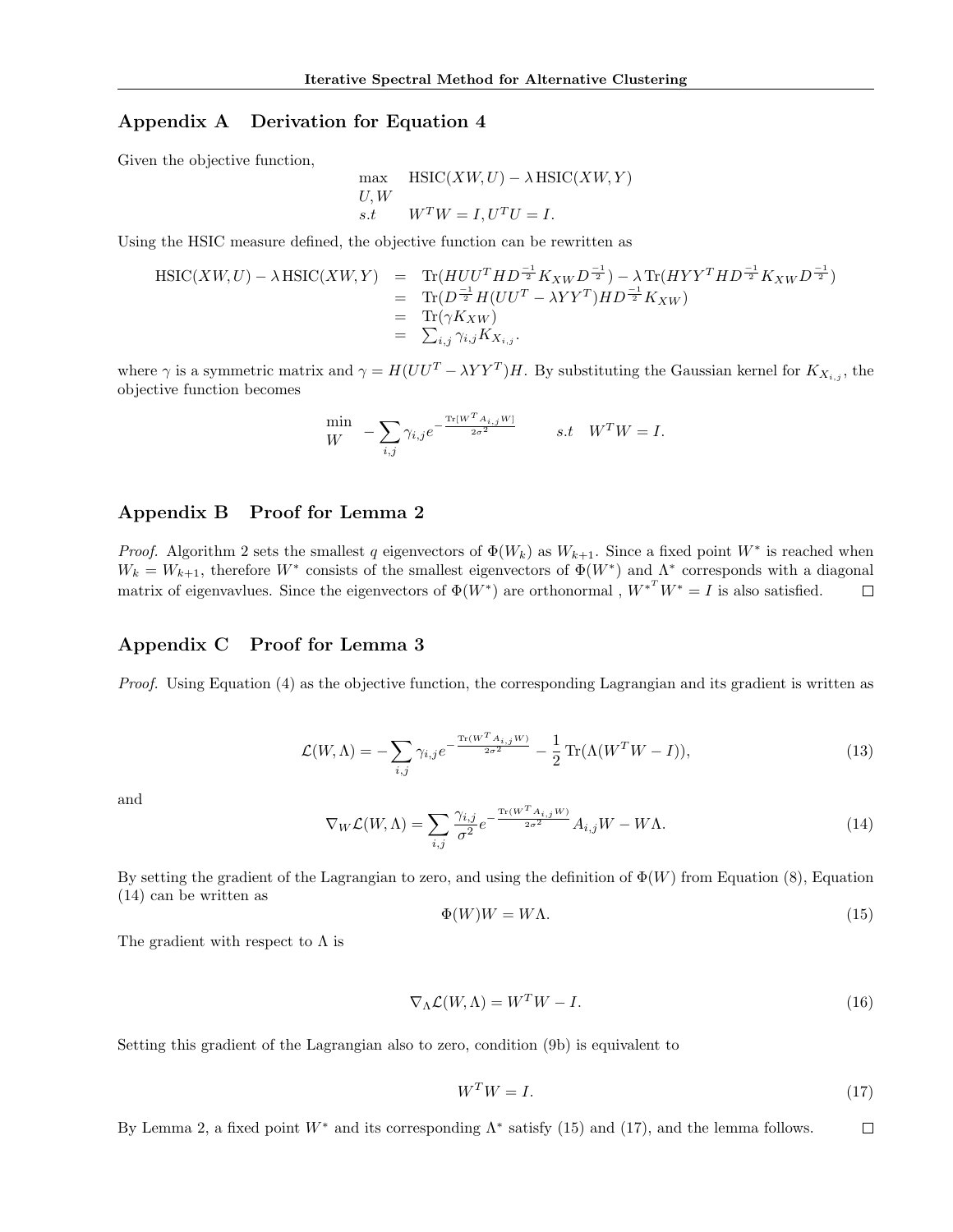# Appendix D Proof for Lemma 4

The proof for Lemma 4 relies on the following three sublemmas. The first two sublemmas demonstrate how the 2nd order conditions can be rewritten into a simpler form. With the simpler form, the third lemma demonstrates how the 2nd order conditions of a local minimum are satisfied given a large enough  $\sigma$ .

**Lemma 4.1.** Let the directional derivative in the direction of  $Z$  be defined as

$$
\mathcal{D}f(W)[Z] := \lim_{t \to 0} \frac{f(W + tZ) - f(W)}{t}.
$$
\n(18)

Then the 2nd order condition of Lemma 4 can be written as

$$
\text{Tr}(Z^T \mathcal{D} \nabla \mathcal{L}[Z]) = \left\{ \sum_{i,j} \frac{\gamma_{i,j}}{\sigma^2} e^{-\frac{\text{Tr}((W^{*T} A_{i,j} W^*)}{2\sigma^2}} \left[ \text{Tr}(Z^T A_{i,j} Z) - \frac{1}{\sigma^2} \text{Tr}(Z^T A_{i,j} W^*)^2 \right] \right\} - \text{Tr}(Z^T Z \Lambda^*), \quad (19)
$$

for all Z such that

$$
Z^T W^* + W^{*T} Z = 0.
$$
\n
$$
(20)
$$

Proof. Observe first that

$$
\nabla^2_{W^*W^*}\mathcal{L}(W^*,\Lambda^*)Z = \mathcal{D}\nabla\mathcal{L}[Z],\tag{21}
$$

where the directional derivative of the gradient  $\mathcal{D}\nabla\mathcal{L}[Z]$  is given by

$$
\mathcal{D}\nabla \mathcal{L}[Z] = \lim_{t\,\to\,0}\,\,\frac{\partial}{\partial t}\sum_{i,j}\frac{\gamma_{i,j}}{\sigma^2}e^{-\frac{\text{Tr}((W^*+tZ)^T A_{i,j}(W^*+tZ))}{2\sigma^2}}A_{i,j}(W^*+tZ)-(W^*+tZ)\Lambda.
$$

This can be written as

$$
\mathcal{D}\nabla\mathcal{L}[Z] = T_1 + T_2 - T_3,
$$

where

$$
T_1 = \lim_{t \to 0} \frac{\partial}{\partial t} \sum_{i,j} \frac{\gamma_{i,j}}{\sigma^2} e^{-\frac{\text{Tr}((W^* + tZ)^T A_{i,j}(W^* + tZ))}{2\sigma^2} A_{i,j} W^*}
$$
(22)

$$
= \lim_{t \to 0} \frac{\partial}{\partial t} \sum_{i,j} \frac{\gamma_{i,j}}{\sigma^2} e^{-\frac{\text{Tr}((W^{*T}A_{i,j}W^* + tZ^T A_{i,j}W^* + tW^{*T}A_{i,j}Z + t^2Z^T A_{i,j}Z)}{2\sigma^2} A_{i,j}W^*}
$$
(23)

$$
= -\sum_{i,j} \frac{\gamma_{i,j}}{2\sigma^4} e^{-\frac{\text{Tr}((W^{*T}A_{i,j}W^*)}{2\sigma^2} \text{Tr}(Z^T A_{i,j}W^* + W^{*T}A_{i,j}Z)A_{i,j}W^*}
$$
(24)

$$
= -\sum_{i,j} \frac{\gamma_{i,j}}{\sigma^4} e^{-\frac{\text{Tr}((W^{*T}A_{i,j}W^*)}{2\sigma^2} \text{Tr}(Z^T A_{i,j}W^*)A_{i,j}W^*} \qquad \text{as } A_{i,j} = A_{i,j}^T, \qquad (25)
$$

$$
T_2 = \lim_{t \to 0} \frac{\partial}{\partial t} \sum_{i,j} \frac{\gamma_{i,j}}{\sigma^2} t e^{-\frac{\text{Tr}((W^* + tZ)^T A_{i,j}(W^* + tZ))}{2\sigma^2} A_{i,j}Z}
$$
(26)

$$
=\sum_{i,j}\frac{\gamma_{i,j}}{\sigma^2}e^{-\frac{\text{Tr}(W^{*T}A_{i,j}W^*)}{2\sigma^2}}A_{i,j}Z,
$$
\n(27)

$$
T_3 = \lim_{t \to 0} \frac{\partial}{\partial t} (W^* + tZ) \Lambda \tag{28}
$$

$$
=Z\Lambda.\tag{29}
$$

Hence, putting all three terms together yields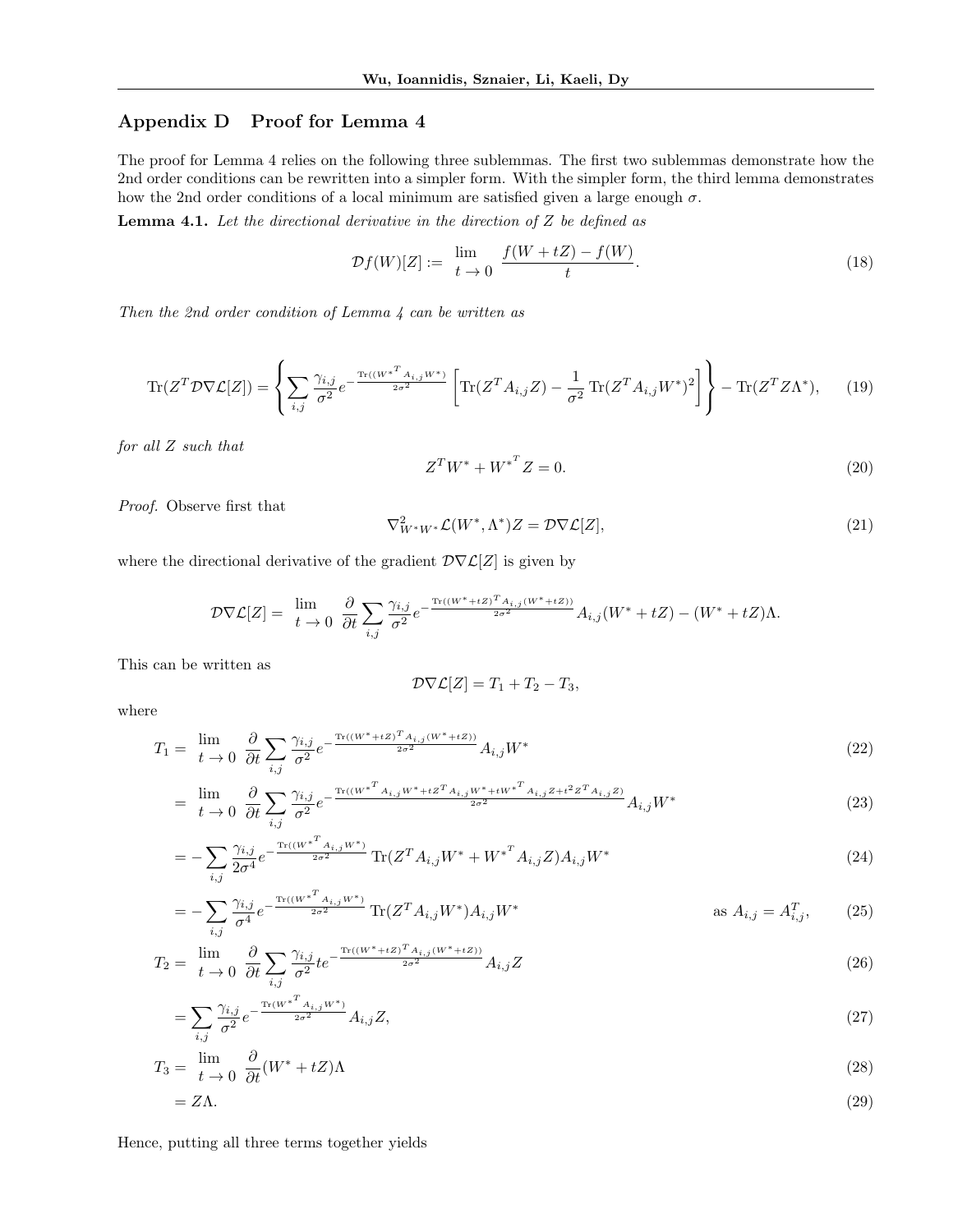$$
\mathcal{D}\nabla\mathcal{L}[Z] = \left\{ \sum_{i,j} \frac{\gamma_{i,j}}{\sigma^2} e^{-\frac{\text{Tr}((W^{*T}A_{i,j}W^*)}{2\sigma^2}} \left[ A_{i,j}Z - \frac{1}{\sigma^2} \text{Tr}(Z^T A_{i,j}W^*) A_{i,j}W^* \right] \right\} - Z\Lambda. \tag{30}
$$

Hence,

$$
\text{Tr}(Z^T \nabla^2_{W^*W^*} \mathcal{L}(W^*, \Lambda^*)Z) = \text{Tr}(Z^T \mathcal{D} \nabla \mathcal{L}[Z]),\tag{31}
$$

$$
= \left\{ \sum_{i,j} \frac{\gamma_{i,j}}{\sigma^2} e^{-\frac{\text{Tr}((W^*^T A_{i,j}W^*)}{2\sigma^2}} \left[ \text{Tr}(Z^T A_{i,j} Z) - \frac{1}{\sigma^2} \text{Tr}(Z^T A_{i,j} W^*)^2 \right] \right\} - \text{Tr}(Z^T Z \Lambda_W). \tag{32}
$$

Next, let Z be such that  $Z \neq 0$  and  $\nabla h(W^*)^T Z = 0$ , where

$$
h(W^*) = W^{*^T}W^* - I.
$$
\n(33)

Therefore, the constraint condition can be written on  $Z$  in  $(9c)$  can be written as

$$
\nabla h(W^*)^T Z = \lim_{t \to 0} \frac{\partial}{\partial t} \frac{(W^* + tZ)^T (W^* + tZ) - W^{*^T} W^*}{t}
$$
  
=  $Z^T W^* + W^{*^T} Z = 0.$  (34)

Using Equations (32) and (34) lemma 4.1 follows.

Recall from Lemma 2 that  $W^*$  consists of the q eigenvectors of  $\Phi(W^*)$  with the smallest eigenvalues. We define  $\overline{W}^* \in \mathbb{R}^{d \times d-q}$  as all other eigenvectors of  $\Phi(W^*)$ . Because Z has the same dimension as  $W^*$ , each column of Z resides in the space of  $\mathbb{R}^d$ . Since the eigenvectors of  $\Phi(W^*)$  span  $\mathbb{R}^d$ , each column of Z can be represented as a linear combination of the eigenvectors of  $\Phi(W^*)$ . In other words, each column  $z_i$  can therefore be written as  $z_i = W^* P_W^{(i)} + \bar{W^*} P_{W^*}^{(i)}$ , where  $P_{W^*}^{(i)} \in \mathbb{R}^{q \times 1}$  and  $P_{W^*}^{(i)} \in \mathbb{R}^{d-q \times 1}$  represents the coordinates for the two sets of eigenvectors. Using the same notation, we also define  $\Lambda^* \in \mathbb{R}^{q \times q}$  as the eigenvalues corresponding to  $W^*$  and  $\overline{\Lambda^*} \in \mathbb{R}^{d-q \times d-q}$  as the eigenvalues corresponding to  $\overline{W^*}$ . The entire matrix Z can therefore be represented as

$$
Z = \bar{W^*} P_{\bar{W^*}} + W^* P_{W^*}.
$$
\n(35)

Furthermore, it can be easily shown that  $P_{W^*}$  is a skew symmetric matrix, or  $-P_{W^*} = P_{W^*}^T$ . By setting Z from Equation (20) into (35), the constraint can be rewritten as

$$
[P_{W^*}^T \bar{W^*}^T + P_W^{*T} W^{*T}]W^* + W^{*T} [\bar{W^*} P_{\bar{W^*}} + W^* P_{W^*}] = 0.
$$
\n(36)

Simplifying the equation yields the relationship

$$
P_W^{*^T} + P_{W^*} = 0. \tag{37}
$$

Using these definitions, we define the following sublemma.

**Lemma 4.2.** Given a fixed point  $W^*$  and a Z satisfying condition (20), the condition  $Tr(Z^T D \nabla \mathcal{L}[Z]) \geq 0$  is equivalent to

$$
\text{Tr}(P_{\bar{W^*}}^T \bar{\Lambda^*} P_{\bar{W^*}}) - \text{Tr}(P_{\bar{W^*}} \Lambda^* P_{\bar{W^*}}^T) \ge C_2,\tag{38}
$$

$$
\qquad \qquad \Box
$$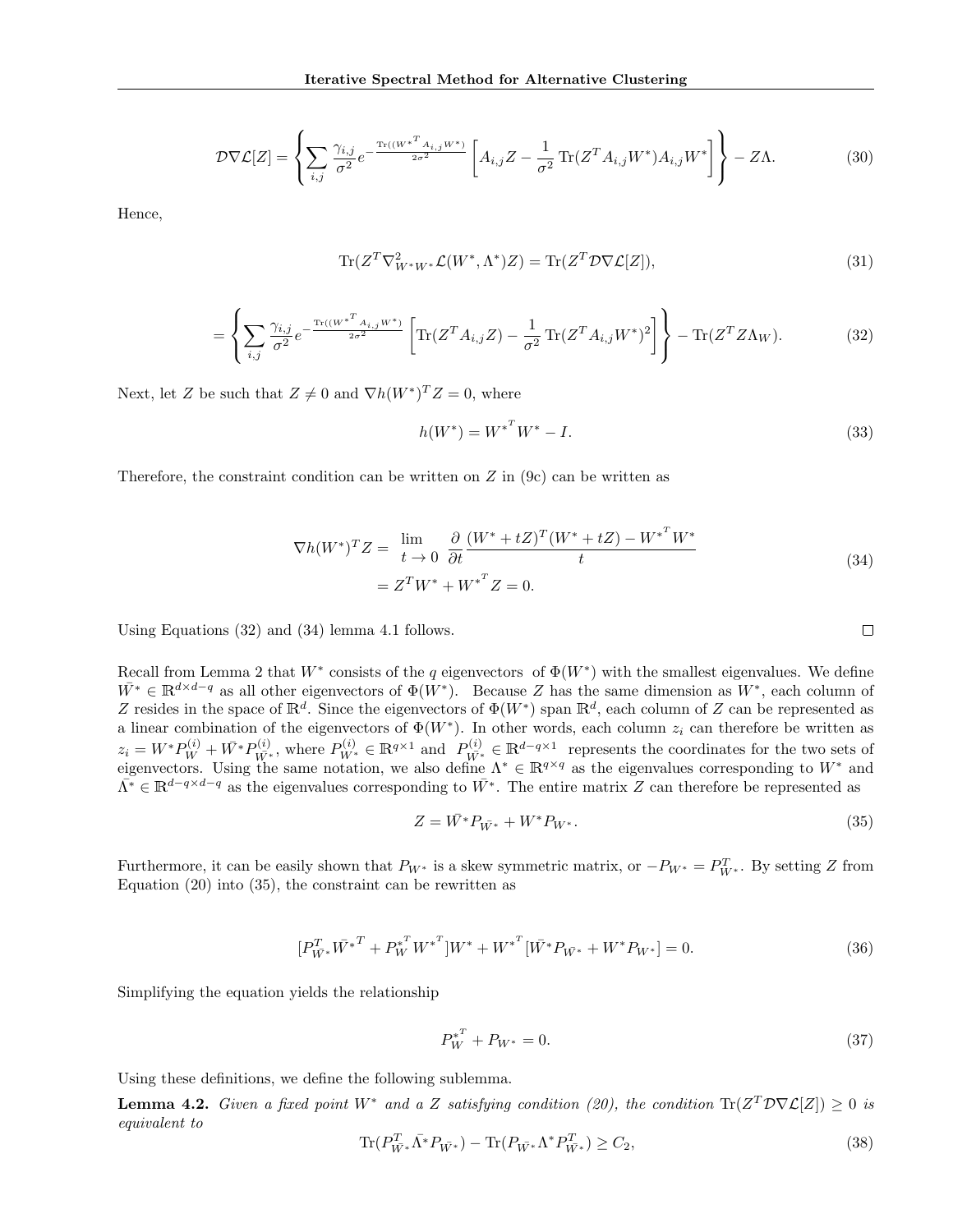where

$$
C_2 = \sum_{i,j} \frac{\gamma_{i,j}}{\sigma^4} e^{-\frac{\text{Tr}((W^{*T} A_{i,j} W^*)}{2\sigma^2} \text{Tr}(Z^T A_{i,j} W^*)^2},\tag{39}
$$

 $P_{W^*}, P_{\bar{W^*}}$  are given by Equation (35), and  $\Lambda^*, \bar{\Lambda^*}$  are the diagonal matrices containing the bottom and top eigenvalues of  $\Phi(W^*)$  respectively.

Proof. By condition  $(19)$ ,

$$
\operatorname{Tr}(Z^T \mathcal{D} \nabla \mathcal{L}[Z]) = C_1 - C_2 + C_3,\tag{40}
$$

where

$$
C_1 = \text{Tr}\left(Z^T \sum_{i,j} \frac{\gamma_{i,j}}{\sigma^2} e^{-\frac{\text{Tr}((W^{*T} A_{i,j}W^*)}{2\sigma^2} A_{i,j}Z}\right),
$$
  
\n
$$
C_2 = \sum_{i,j} \frac{\gamma_{i,j}}{\sigma^4} e^{-\frac{\text{Tr}((W^{*T} A_{i,j}W^*)}{2\sigma^2} \text{Tr}(Z^T A_{i,j}W^*)^2},
$$
  
\n
$$
C_3 = -\text{Tr}(Z^T Z \Lambda^*).
$$

 $C_1$  can be written as

$$
C_1 = \text{Tr}\left(Z^T \sum_{i,j} \frac{\gamma_{i,j}}{\sigma^2} e^{-\frac{\text{Tr}((W^{*T} A_{i,j}W^*)}{2\sigma^2}} A_{i,j}Z\right)
$$
  
\n
$$
= \text{Tr}(Z^T \Phi(W^*)[\bar{W^*} P_{\bar{W^*}} + W^* P_{W^*}])
$$
  
\n
$$
= \text{Tr}(Z^T[\Phi(W^*)\bar{W^*} P_{\bar{W^*}} + \Phi(W^*)W^* P_{W^*}])
$$
  
\n
$$
= \text{Tr}(Z^T[\bar{W^*} \bar{\Lambda} P_{\bar{W^*}} + W^* \Lambda P_{W^*}])
$$
  
\n
$$
= \text{Tr}(P_{\bar{W^*}}^T \bar{W^*}^T + P_{\bar{W}}^{*T} W^{*T}][\bar{W^*} \bar{\Lambda} P_{\bar{W^*}} + W^* \Lambda P_{W^*}])
$$
  
\n
$$
= \text{Tr}(P_{\bar{W^*}}^T \bar{\Lambda} P_{\bar{W^*}}) + \text{Tr}(P_{\bar{W^*}}^T \Lambda P_{W})
$$
  
\n
$$
Given W^{*T} W^* = I, W^{*T} W^* = 0.
$$

Similarly

$$
C_3 = -\operatorname{Tr}(Z^T Z \Lambda)
$$
  
=  $-\operatorname{Tr}([P_{\bar{W}^*}^T \bar{W^*}^T + P_{W^*}^T W^{*T}][\bar{W^*} P_{\bar{W^*}} + W^* P_{W^*}] \Lambda)$   
=  $-\operatorname{Tr}([P_{\bar{W}^*}^T P_{\bar{W}^*} + P_{W^*}^T P_{W^*}] \Lambda)$   
=  $-\operatorname{Tr}(P_{\bar{W}^*}^T P_{\bar{W}^*} \Lambda) - \operatorname{Tr}(P_{W^*}^T P_{W^*} \Lambda).$ 

Because  $P_{W^*}$  is a square skew symmetric matrix, the diagonal elements of  $P_{W^*}P_{W^*}^T$  is the same as the diagonal of  $P_{W^*}P_{W^*}^T$ . From this observation, we conclude that  $\text{Tr}(P_{W^*}P_{W^*}^T\Lambda) = \text{Tr}(P_{W^*}^T P_{W^*}\Lambda)$ . Hence,

$$
C_3 = -\operatorname{Tr}(P_{\bar{W^*}} \Lambda P^T_{\bar{W^*}}) - \operatorname{Tr}(P^T_{W^*} \Lambda P_{W^*}).
$$

Putting all 3 parts together yields

$$
\begin{split} \text{Tr}(Z^T \mathcal{D} \nabla \mathcal{L}[Z]) &= \text{Tr}(P_{\bar{W}^*}^T \bar{\Lambda} P_{\bar{W}^*}) + \text{Tr}(P_{\bar{W}^*}^T \Lambda P_{W^*}) - C_2 - \text{Tr}(P_{\bar{W}^*} \Lambda P_{\bar{W}^*}^T) - \text{Tr}(P_{\bar{W}^*}^T \Lambda P_{W^*}) \\ &= \text{Tr}(P_{\bar{W}^*}^T \bar{\Lambda} P_{\bar{W}^*}) - \text{Tr}(P_{\bar{W}^*} \Lambda P_{\bar{W}^*}^T) - C_2. \end{split} \tag{41}
$$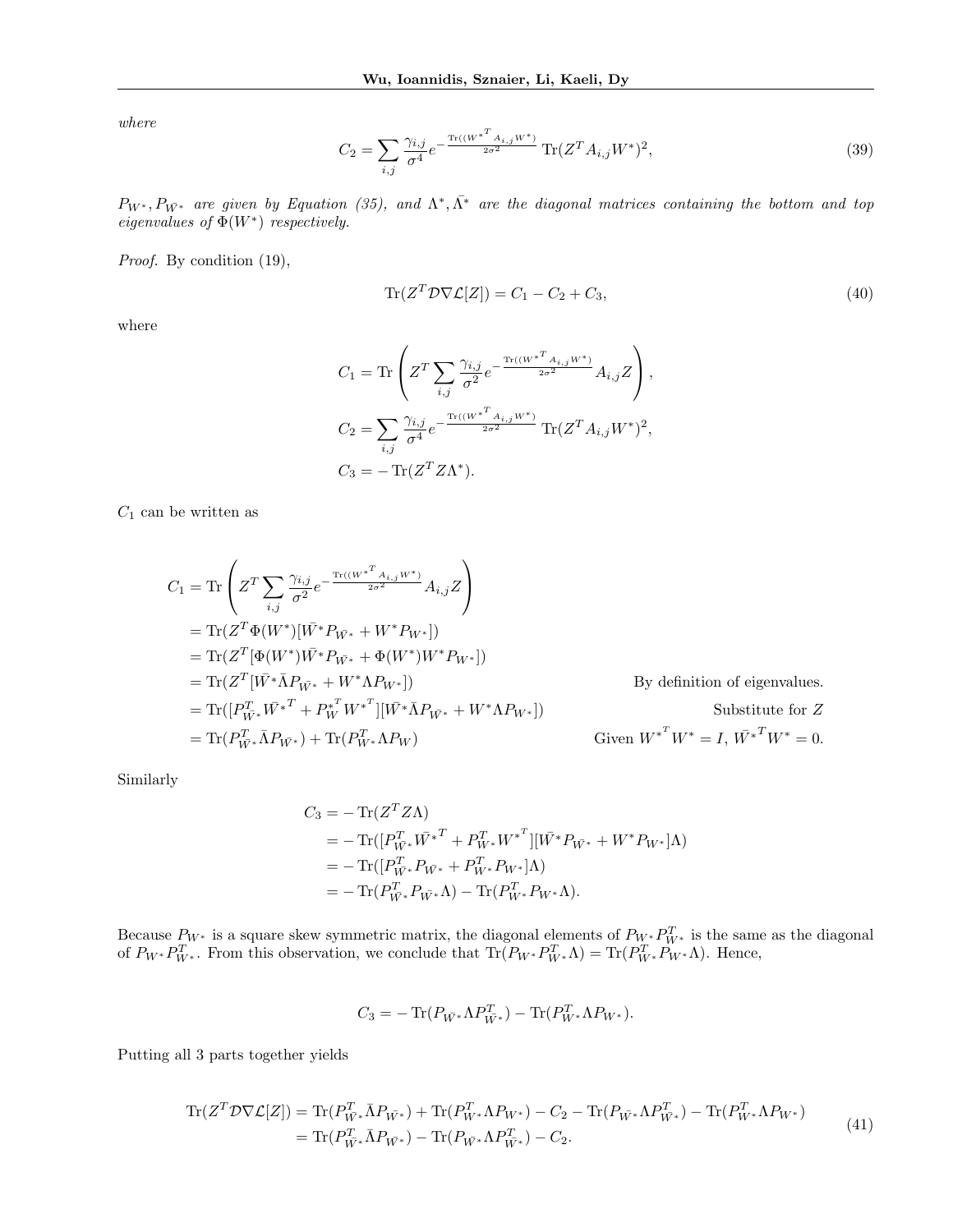The 2nd order condition (9c) is, therefore, satisfied, when

$$
\text{Tr}(P_{\bar{W}^*}^T \bar{\Lambda} P_{\bar{W}^*}) - \text{Tr}(P_{\bar{W}^*} \Lambda P_{\bar{W}^*}^T) \ge C_2. \tag{42}
$$

 $\Box$ 

**Lemma 4.3.** Given  $W^*, \overline{W}^*, \overline{\Lambda}^*$ , and  $\Lambda^*$  as defined in Equation (35), if the corresponding smallest eigenvalue of  $\bar{\Lambda}^*$  is larger than the largest eigenvalue of  $\Lambda^*$ , then given a large enough  $\sigma$  the condition (9c) of Lemma 1 is satisfied.

*Proof.* To proof sublemma (4.3), we provide bounds on each of the terms in (42). Starting with  $C_2$  defined at (39). It has a trace term,  $(Tr(Z^T A_{ij} W^*))^2$  that can be rewritten as

$$
(\text{Tr}(A_{ij}W^*Z^T))^2 = (\text{Tr}(A_{ij}W^*P_{W^*}^T{W^*}^T + A_{ij}W^*P_{\bar{W}^*}^T\bar{W^*}^T))^2.
$$
\n(43)

Since  $A_{ij}$  is symmetric and  $W^* P_{W^*}^T W^{*^T}$  is skew-symmetric, then  $\text{Tr}(A_{ij}W^* P_{W^*}^T W^{*^T}) = 0$ . Hence

$$
(\text{Tr}(Z^T A_{ij} W^*))^2 = (\text{Tr}(A_{ij} W^* Z^T))^2 = (\text{Tr}(A_{ij} W^* P_{\bar{W}^*}^T \bar{W}^{*T}))^2
$$
\n(44)

$$
\leq \text{Tr}(A_{i,j}^T A_{ij}) \text{Tr}(P_{\bar{W}^*}^T P_{\bar{W}^*}) \tag{45}
$$

where the last inequality follows from Cauchy-Schwartz inequality and that fact that  $W^{*^T}W^* = I$  and  $\bar{W^*}^T\bar{W^*} = I$ I. Thus,  $C_2$  in (41) is bounded by

$$
C_2 \le \sum_{i,j} \frac{|\gamma_{i,j}|}{\sigma^4} e^{-\frac{\text{Tr}((W^{*T} A_{i,j} W^*)}{2\sigma^2} \text{Tr}(A_{i,j}^T A_{ij}) \text{Tr}(P_{\bar{W}^*}^T P_{\bar{W}^*})}
$$
(46)

Similarly, the remaining terms in (40) can be bounded by

$$
C_1 = \text{Tr}(P_{\bar{W}^*}^T \bar{\Lambda}^* P_{\bar{W}^*}) \ge \min_i (\bar{\Lambda}^* i) \text{Tr}(P_{\bar{W}^*} P_{\bar{W}^*}^T)
$$
\n(47)

$$
C_3 = -\operatorname{Tr}(P_{\bar{W^*}} \Lambda^* P_{\bar{W^*}}^T) \ge -\max_i(\Lambda_i^*) \operatorname{Tr}(P_{\bar{W^*}}^T P_{\bar{W^*}}).
$$
(48)

Using the bounds for each term, the Equation (42) can be rewritten as

$$
\left[\min_{i}(\bar{\Lambda}^*_{i}) - \max_{j}(\Lambda^*_{j})\right] \text{Tr}(P_{\bar{W}^*}^T P_{\bar{W}^*}) \ge \sum_{i,j} \frac{|\gamma_{i,j}|}{\sigma^4} e^{-\frac{\text{Tr}((W^{*T}A_{i,j}W^*)}{2\sigma^2} \text{Tr}(A_{i,j}^T A_{ij}) \text{Tr}(P_{\bar{W}^*}^T P_{\bar{W}^*})
$$
(49)

$$
\left[\min_{i}(\bar{\Lambda}^*_{i}) - \max_{j}(\Lambda^*_{j})\right] \ge \sum_{i,j} \frac{|\gamma_{i,j}|}{\sigma^4} e^{-\frac{\text{Tr}((W^{*T}A_{i,j}W^*)}{2\sigma^2}} \text{Tr}(A_{i,j}^T A_{ij})\tag{50}
$$

It should be noted that  $\Lambda^*$  is a function of  $\frac{1}{\sigma^2}$ . This relationship could be removed by multiplying both sides of the inequality by  $\sigma^*$  to yield

$$
\sigma^2[\min_i(\bar{\Lambda^*}_i) - \max_j(\Lambda^*_j)] \ge \sum_{i,j} \frac{|\gamma_{i,j}|}{\sigma^2} e^{-\frac{\text{Tr}((W^{*^T}A_{i,j}W^*)}{2\sigma^2}\text{Tr}(A_{i,j}^T A_{ij})}.
$$
\n(51)

Since  $\sigma^2$  is always a positive value, as long as all the eigenvalues from  $\bar{\Lambda}^*$  is larger than all the eigenvalues from  $\Lambda^*$ , the left hand side of the equation will always be greater than 0. As  $\sigma \to \infty$ , the right hand side approaches 0, and the condition (9c) of Lemma 1 is satisfied. □

As a side note, the eigen gap between  $\min(\bar{\Lambda^*})$  and  $\max(\Lambda^*)$  controls the range of potential  $\sigma$  values i.e. the larger the eigen gap the easier for  $\sigma$  to satisfy (51). Therefore, the ideal cutoff point should have a large eigen gap.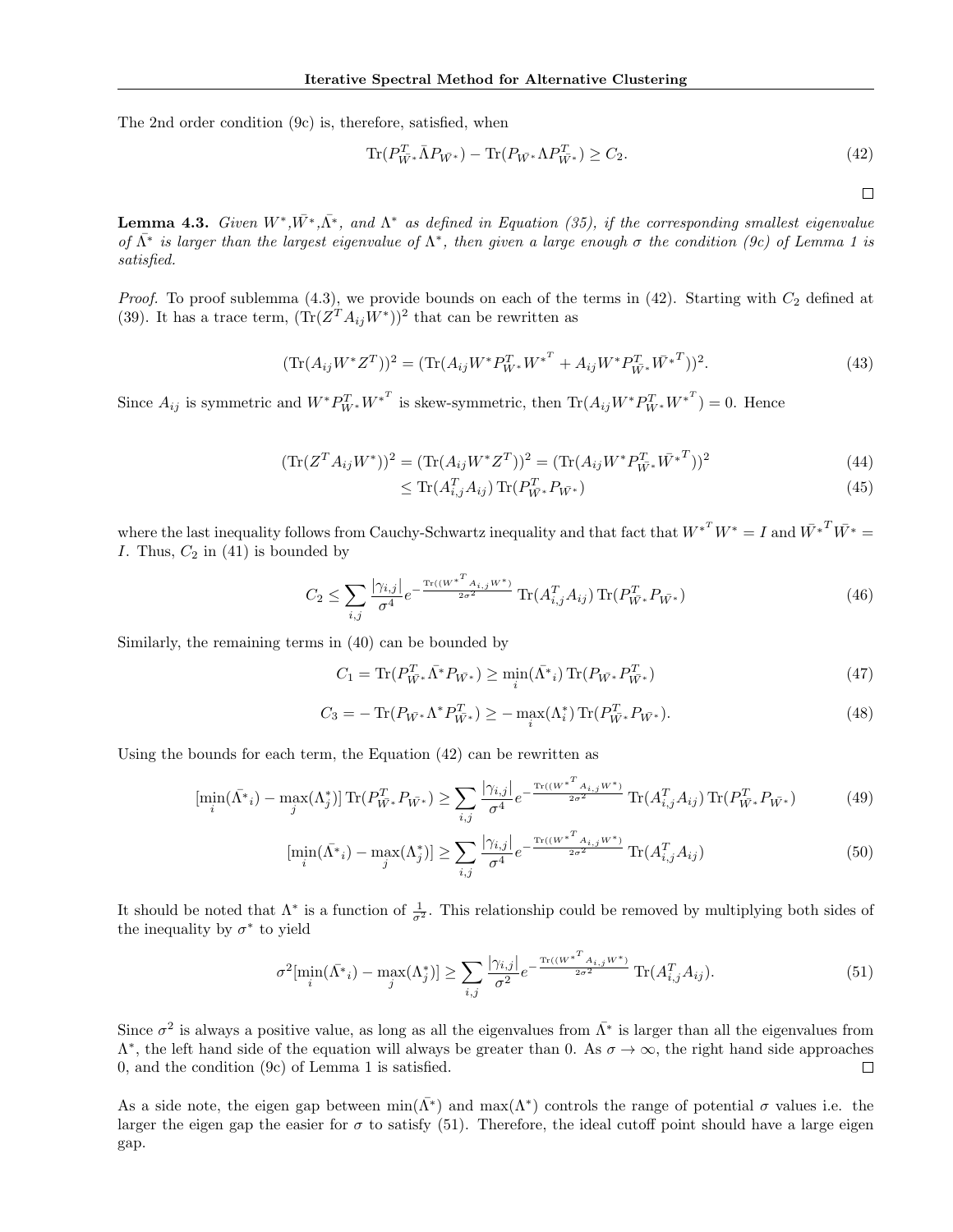# Appendix E Convergence Plot from Experiments

Figure 4 summarizes the convergence activity of various experiments. For each experiment, the top figure provides the magnitude of the objective function. It can be seen that the values converges towards a fixed point. The middle plot provide updates of the gradient of the Lagrangian. It can be seen that the gradient converges towards 0. The bottom plot shows the changes in  $W$  during each iteration. The change in  $W$  converge towards 0.



Figure 4: Convergence Results from the Experiments.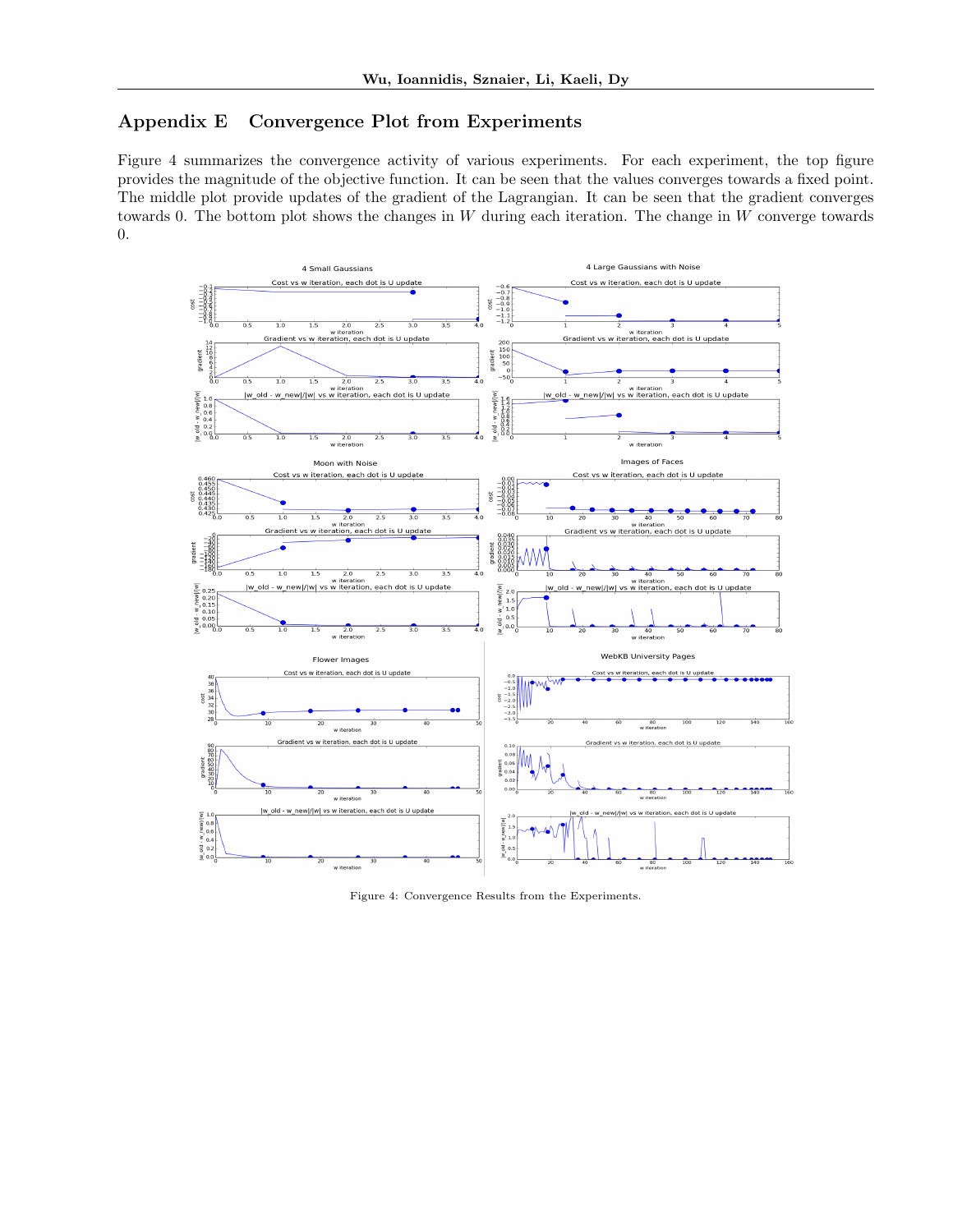## Appendix F Proof of Convergence

The convergence property of ISM has been analyzed and yields the following theorem.

**Theorem 2.** A sequence  $\{W_k\}_{k\in\mathbb{N}}$  generated by Algorithm 2 contains a convergent subsequence.

Proof. According to Bolzano-Weierstrass theorem, if we can show that the sequences generated from the 1st order relaxation is bounded, it has a convergent subsequence. If we study the Equation  $\Phi(W)$  more closely, the key driver of the sequence of  $W_k$  is the matrix  $\Phi$ , therefore, if we can show that if this matrix is bounded, the sequence itself is also bounded. We look inside the construction of the matrix itself.

$$
\Phi_{n+1} = \left[ \sum_{i,j} \frac{\gamma_{i,j}}{\sigma^2} e^{-\frac{\text{Tr}(W_n^T A_{i,j} W_n)}{2\sigma^2}} A_{i,j} \right]
$$

From this equation, start with the matrix  $A_{i,j} = (x_i - x_j)(x_i - x_j)^T$ . Since  $x_i, x_j$  are data points that are always centered and scaled to a variance of 1, the size of this matrix is always constrained. It also implies that  $A_{i,j}$  is a PSD matrix. From this, the exponential term is always limited between the value of 0 and 1. The value of  $\sigma$  is a constant given from the initialization stage. Lastly, we have the  $\gamma_{i,j}$  term. Since  $\gamma = D^{-1/2}H(UU^{T} - \lambda Y Y^{T}) H D^{-1/2}$ . The degree matrix came from the exponential kernel. Since the kernels are bounded,  $D$  is also bounded. The centering matrix  $H$  and the previous clustering result  $Y$  can be considered as bounded constants. Since the spectral embedding  $U$  is a orthonormal matrix, it is always bounded. From this, given that the components of  $\Phi$  is bounded, the infinity norm of the  $\Phi$  is always bounded. The eigenvalue matrix of Λ is therefore also bounded. Using the Bolzano-Weierstrass Theorem, the sequence contains a convergent subsequence. Given that  $\Phi$  is a continuous function of W, by continuity, W also has a convergent sub-sequence.  $\square$ 

### Appendix G Proof for the initialization

Although the proof was originally shown through the usage of the 2nd order Taylor Approximation. A simpler approach was later discovered to arrive to the same formulation faster. We first note that Taylor's Expansion around 0 of an exponential is

$$
e^x = 1 + x + \frac{x^2}{2!} + \dots
$$

Given the objective Lagrangian in eq (6), we simplify the Lagrangian by using the Taylor approximation only on the problematic exponential term. The approximation is expanded up to the 1st order centering around 0 to yield

$$
\mathcal{L} \approx -\sum_{i,j} \gamma_{i,j} \left( 1 - \frac{\text{Tr}(W^T A_{i,j} W)}{2\sigma^2} \right) + \frac{1}{2} \text{Tr}(\Lambda (I - W^T W)).
$$

By taking the derivative of the approximated Lagrangian and setting the derivative to zero, an eigenvalue/eigenvector relationship emerges as

$$
\Phi W = \left[ \sum_{i,j} \frac{\gamma_{i,j}}{\sigma^2} A_{i,j} \right] W_0 = W_0 \Lambda.
$$

From this, we see that  $\Phi_0$  is no longer a function of W. Using this  $\Phi_0$  we can then calculate a closed form solution for  $W_0$ 

#### Appendix H Proof for the computational complexity

For ISM, DG and SM, the bottleneck resides in the computation of the gradient.

$$
f(W) = \sum_{i,j} \gamma_{i,j} e^{-\frac{\text{Tr}(W^TA_{i,j}W)}{2\sigma^2}}
$$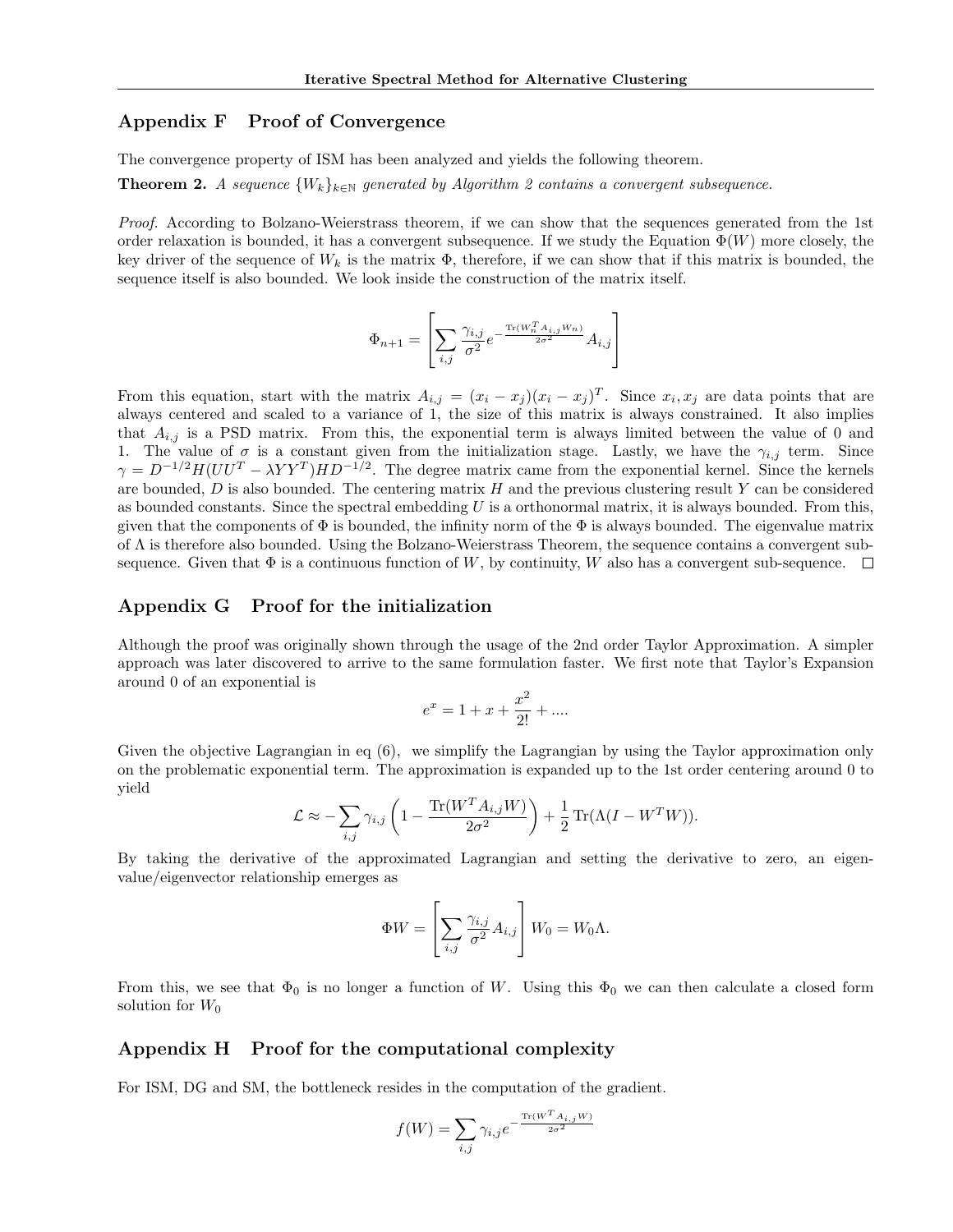$$
\frac{\partial f}{\partial W} = \left[ \sum_{i,j} \frac{\gamma_{i,j}}{\sigma^2} e^{-\frac{\text{Tr}(W^T A_{i,j}W)}{2\sigma^2}} A_{i,j} \right] W
$$

$$
\frac{\partial f}{\partial W} = \left[ \sum_{i,j} \frac{\gamma_{i,j}}{\sigma^2} e^{-\frac{\text{Tr}(W^T \Delta x_{i,j} \Delta x_{i,j}^T W)}{2\sigma^2}} A_{i,j} \right] W
$$

Where  $A_{i,j} = \Delta x_{i,j} \Delta x_{i,j}^T$ . The variables have the following dimensions.

$$
x_{i,j} \in \mathbb{R}^{d \times 1}
$$

$$
W \in \mathbb{R}^{d \times q}
$$

To compute a new W with DG, we first mulitply  $\Delta x_{i,j}^T W$ , which is  $O(d)$ . Note that W in DG is always 1 single column. Next, it multiplies with its own transpose to yied  $O(d+q^2)$ . Then we compute  $A_{i,j}$  to get  $O(d+q^2+d^2)$ . Since this operation needs to be added  $n^2$  times, we get,  $O(n^2(d+q^2+d^2))$ . Since  $d \gg q$ , this notation reduces down to  $O(n^2d^2)$ . Let  $T_1$  be the number of iterations until convergence, then it becomes  $O(T_1n^2d^2)$ . Lastly, in DG, this operation needs to be repeated q times, hence,  $O(T_1 n^2 d^2 q)$ .

To compute a new W with SM, we first mulitply  $\Delta x_{i,j}^T W$ , which is  $O(dq)$ . Next, it multiplies with its own transpose to yied  $O(dq + q^2)$ . Then we compute  $A_{i,j}$  to get  $O(dq + q^2 + d^2)$ . Since this operation needs to be added  $n^2$  times, we get,  $O(n^2(dq + q^2 + d^2))$ . Since  $d \gg q$ , this notation reduces down to  $O(n^2d^2)$ . The SM method requires the computation of the inverse of  $d \times d$  matrix. Since inverses is cubic, it becomes  $O(n^2d^2 + d^3)$ . Lastly, let  $T_2$  be the number of iterations until convergence, then it becomes  $O(T_2(n^2d^2+d^3))$ .

To compute a new W with ISM, we first mulitply  $\Delta x_{i,j}^T W$ , which is  $O(dq)$ . Next, it multiplies with its own transpose to yied  $O(dq + q^2)$ . Then we compute  $A_{i,j}$  to get  $O(dq + q^2 + d^2)$ . Since this operation needs to be added  $n^2$  times, we get,  $O(n^2(dq + q^2 + d^2))$ . Since  $d \gg q$ , this notation reduces down to  $O(n^2d^2)$ . The ISM method requires the computation of the eigen decomposition of  $d \times d$  matrix. Since inverses is cubic, it becomes  $O(n^2d^2 + d^3)$ . Lastly, let  $T_3$  be the number of iterations until convergence, then it becomes  $O(T_3(n^2d^2 + d^3))$ .

#### Appendix I Measure of Non-linear Relationship by HSIC Versus Correlation

The figure below demonstrates a visual comparison of HSIC and correlation. It can be seen that HSIC measures non-linear relationships, while correlation does not.



Figure 5: Showing that HSIC captures non-linear information.

#### Appendix J Hyperparameters Used in Each Experiment